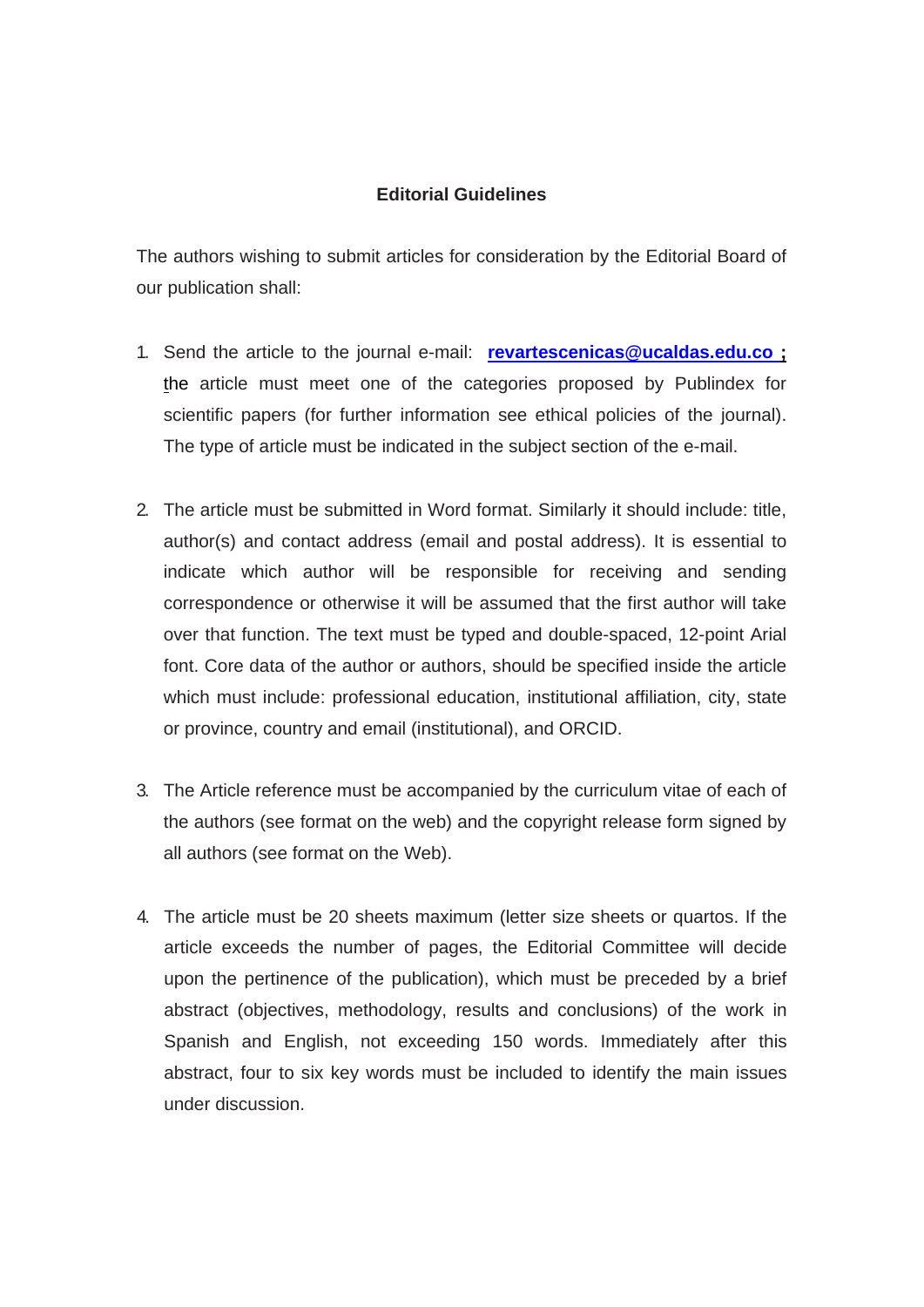- 5. The reviews must be written in a maximum of 15 sheets (letter size sheets or quartos), which must be preceded by the names, surnames and profession of the person making the review, as well as complete bibliographical data (author's name and surname, full title of the book or work, edition number, place of publication, publisher, year of publication).
- 6. Provide unpublished articles. If it is a translated article, the sources and origin of the original text as well as the respective permits for publication should be indicated clearly.
- 7. Send graphs, maps and photographs to a 266 dpi resolution in jpg or gif format. Next to the tables, the article annexes must be attached indicating the place where they will be inserted in the text. All these resources should be numbered consecutively in Arabic numerals and indicate clearly the corresponding source(s). Only horizontal lines should be used in the tables according to APA format sixth edition.
- 8. Cite bibliographical sources, less than 40 words within the text as follows: (author, year, and page). Example: (Muñoz, 1996, p. 30). Citations that have more than 40 words are written aside from the text, indented, unquoted and without using italics. At the end of the citation the period must be placed before the data -remember that for citations less than 40 words the period goes after.
	- 9. Footnotes, numbered sequentially, will be used only for clarification, comments, and discussions by the author and should go in the corresponding page in order to facilitate the reader following of the text.
	- 10. References are made based on APA norms, Sixth Edition. Remember that all references must have hanging indentation as follows: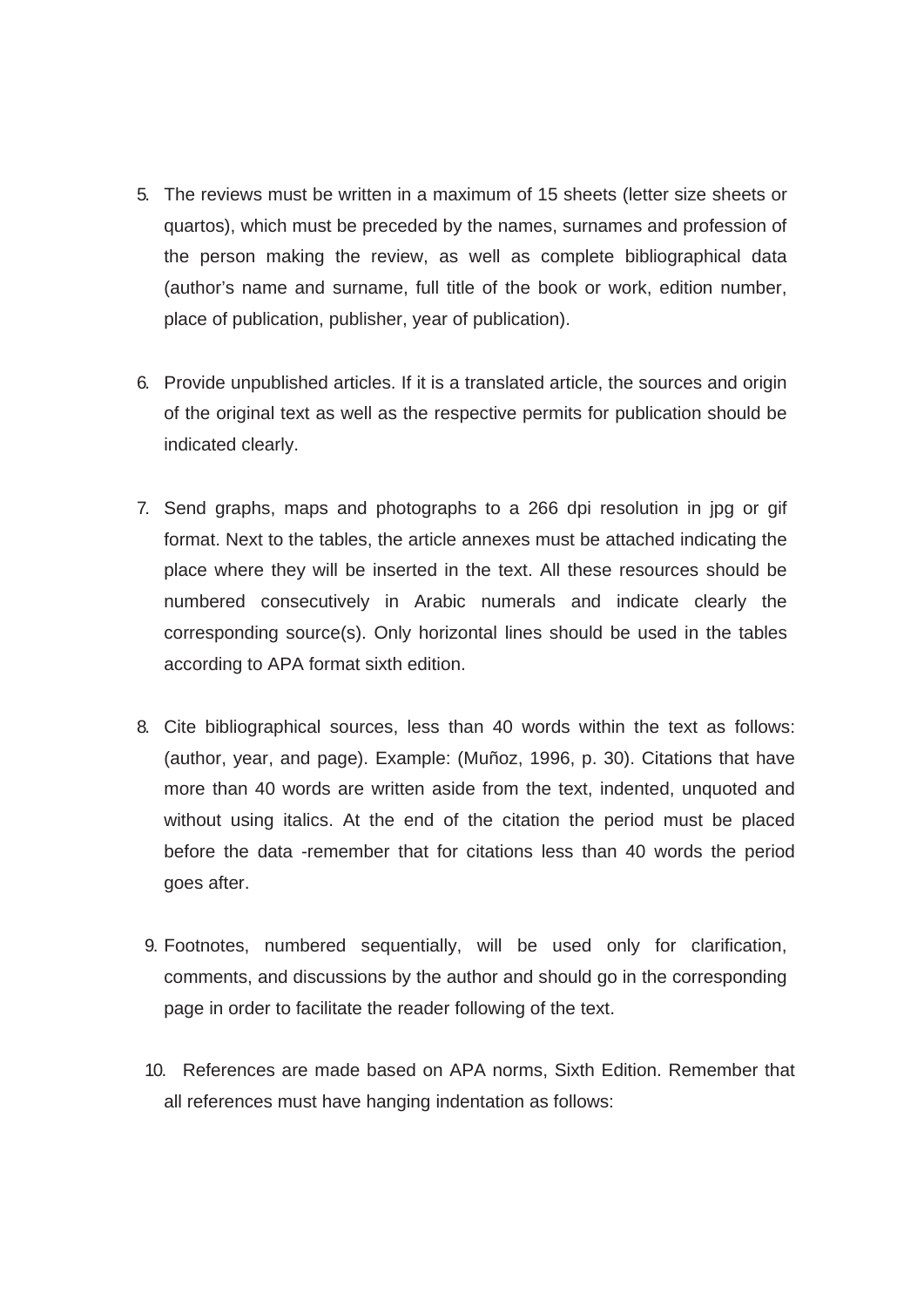#### **Book:**

Last name, Author's name initials. (Year). *Title of the book*. Publication place: Publishing house.

Adorno, T.W. (2004). *Teoría estética*. Madrid, España: Akal.

# **Book with an Editor:**

- Last Name, Author's name initials (Ed). (Year). Title. City,country: Publishing house.
- Hess, B. y Grosenick, U. (Ed.). (2009). *Expresionismo abstracto*. Bonn, Alemania: Tachen.

# **Book Chapter:**

- Last name, Author's name initials. (Year). Title of Chapter. Initials of the editor or Publisher name. Last name. (Ed) or (Comp), *Title of the book* (pp. xx-xx). Place of Publication: Publising house.
- Pérez, M.Á. (1988). Esquemas representacionales en el teatro. En J.L. Sierra (Ed.), *Estudios sobre teatro medieval* (pp. 147-157). Valencia, España: Universidad de Valencia.

#### **Journal article:**

- Last name, Author's name initials. (Year). Title of the Article. *Name of Journal*, volume (number), pp-pp.
- Cornago, Ó. (2009). Actuar de "verdad". La confesión como estrategia escénica. *ARTEA*, *13*, 99-112.

# **Article with DOI:**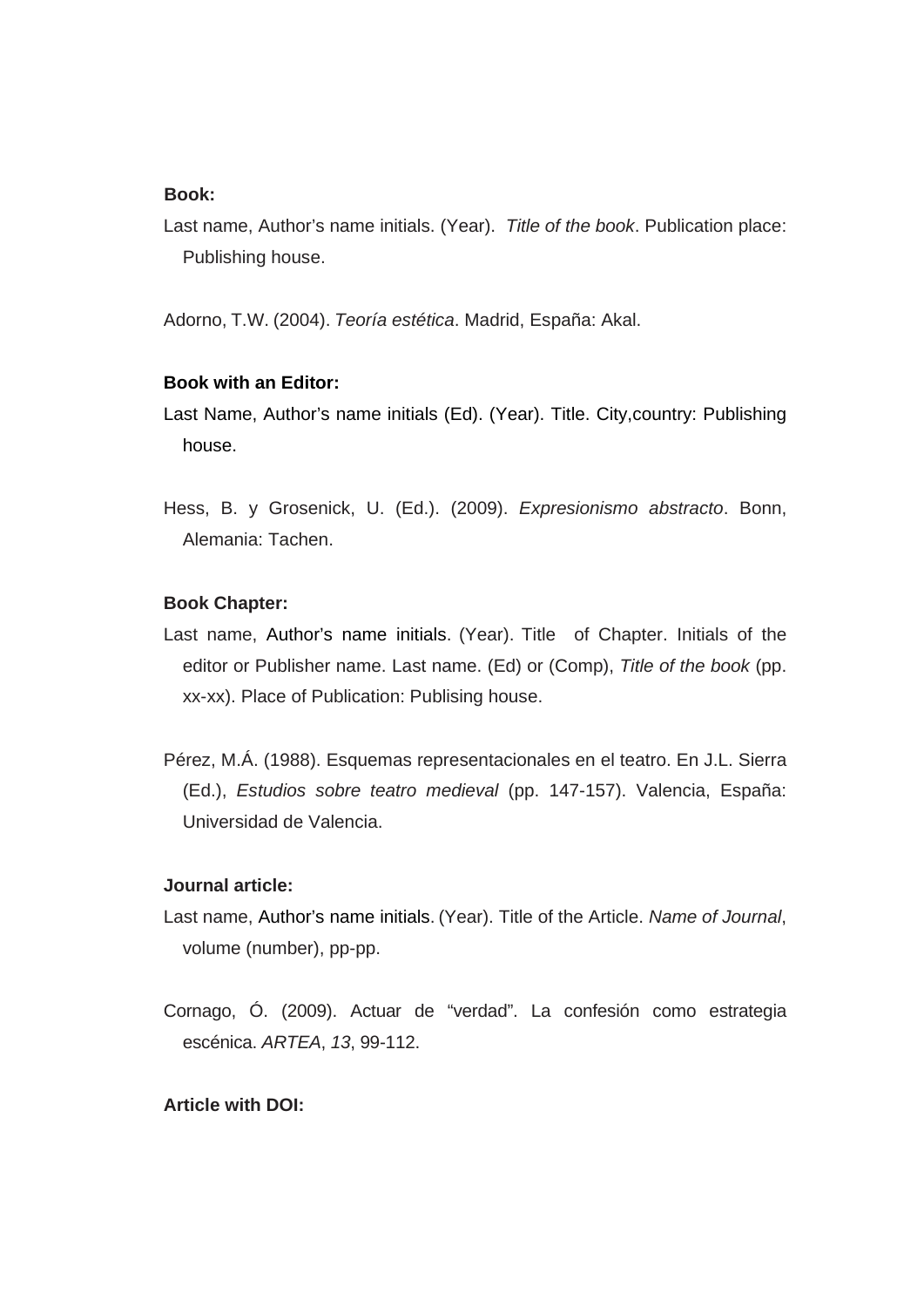- Last name, Author's name initials. (Year). Title of the Article. *Name of Journal*, volume (number), pp-pp. doi: xx.xxxxxxx.
- Ferál, J. (2008). Por uma poética da performatividade: o teatro performativo. *Sala Preta*, *8*, 197-210. doi.org/10.11606/issn.2238-3867.

# **Newspaper Article:**

- Last name, Author's name initials (Year). Title of the Article. *Name of Newspaper* pp-pp.
- Santillán, J.J. (31 de junio de 2008). Como poner la vida sobre el escenario. *Diario Clarín*, 12.

# **Graduate or Undergraduate Thesis:**

- Last name, Author's name initials (Year). *Title of Thesis* (Undergraduate, Master's or Doctoral Thesis). Name of Institution, place.
- Toulze, T. (2010). Le Sacrifice comique de Valère Novarina. Étude rhétorique de la période 1975-2004 (tesis de posgrado). Lett res et Arts, sous la direction de Bernadett e Bost, Université de Lyon II.

# **Online:**

Last name, Author's name initials (Year). *Title of Article*. Taken from (URL).

Cerezo Arce, C. (2011). *Gestalt, cuerpo y voz*. Recuperado de http://www.escuelagestalt.com/wpcontent/uploads/2011/11/GestaltVoz%20Cuerpo.pdf.

11. For more information contact:

**Rubén Darío Zuluaga Gómez**